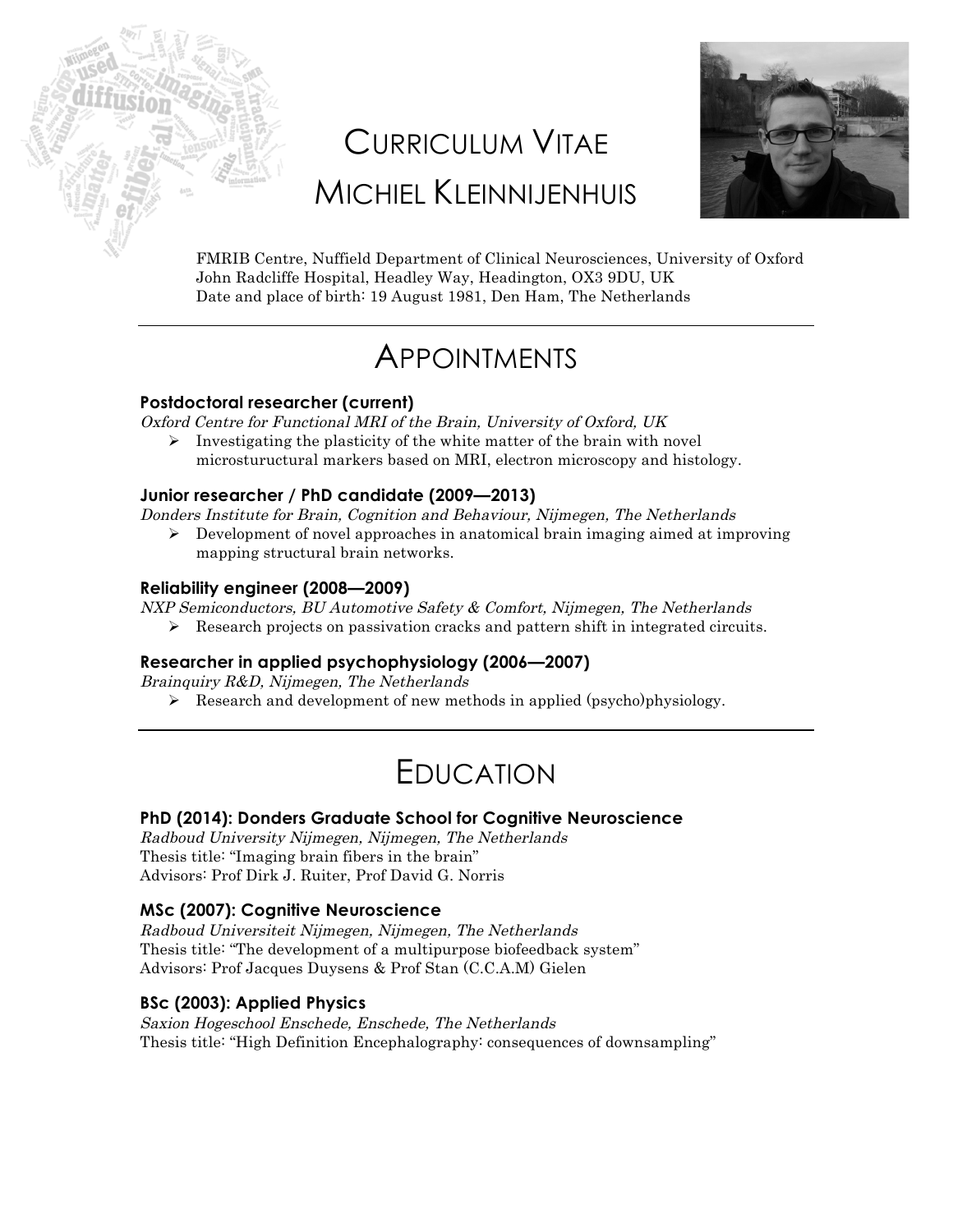# **SKILLS**

#### **Neuroscience**

Magnetic Resonance Imaging

- $\triangleright$  diffusion imaging
- $\triangleright$  susceptibility imaging

#### Neuroanatomy

- $\triangleright$  white matter
- $\triangleright$  dissection room

#### Electroencephalography

- $\triangleright$  brain-computer interfaces
- $\triangleright$  neurofeedback
- $\triangleright$  source localisation

#### Histochemistry

- $\triangleright$  axon/myelin stains
- $\triangleright$  human tissue

# **Physics**

#### MR physics

- $\triangleright$  biophysical modeling
- $\triangleright$  image processing
- $\triangleright$  ex vivo imaging
- $\triangleright$  high field imaging

#### Biomedical physics

- $\triangleright$  photo-acoustics
- $\triangleright$  signal processing
- $\triangleright$  control engineering

#### Solid state physics

 $\triangleright$  reliability engineering

### **General**

- Academic
	- $\triangleright$  writing
	- Ø programming
	- $\blacktriangleright$  data analysis
	- $\triangleright$  tutoring
	- $\triangleright$  teaching

#### Transferable

- $\triangleright$  commitment
- flexibility
- $\triangleright$  problem solving

#### Other

 $\triangleright$  photography

# **INTERESTS**

Travel – Science – Photography – Food – Tech – Politics – Scuba diving – Reading – Running

# PUBLICATIONS

#### **Peer reviewed papers:**

Kleinnijenhuis M. A historical essay on connectional neuroanatomy. (in preparation).

Kleinnijenhuis M, Zhang H, Wiedermann D, Küsters B, Dederen PJ, Norris DG, van Cappellen van Walsum A-M. Fibres in the gyrus: characteristics in ex vivo diffusion MRI and histology. *Brain, Structure & Function*. (in preparation).

Kleinnijenhuis M, van Mourik T, Norris DG, Ruiter DJ, van Cappellen van Walsum A-M, Barth M. Laminar characteristics of gyrencephaly using high resolution diffusion tensor imaging in vivo at 7T. NeuroImage. (under revision).

- Arnts H, Kleinnijenhuis M, Kooloos JGM, Schepens-Franke AN, van Cappellen van Walsum A-M. Combining fiber dissection, plastination, and tractography for neuroanatomical education: revealing the cerebellar nuclei and their white matter connections. Anatomical Sciences Education. 2013; 7: 47–55.
- van Baarsen K, Kleinnijenhuis M, Konert T, van Cappellen van Walsum A-M, Grotenhuis A. Tractography demonstrates dentate-rubro-thalamic tract disruption in an adult with cerebellar mutism. Cerebellum. 2013; 12: 617–22.
- Kleinnijenhuis M, Zerbi V, Küsters B, Slump CH, Barth M, van Cappellen van Walsum A-M. Layer-specific diffusion weighted imaging in human primary visual cortex in vitro.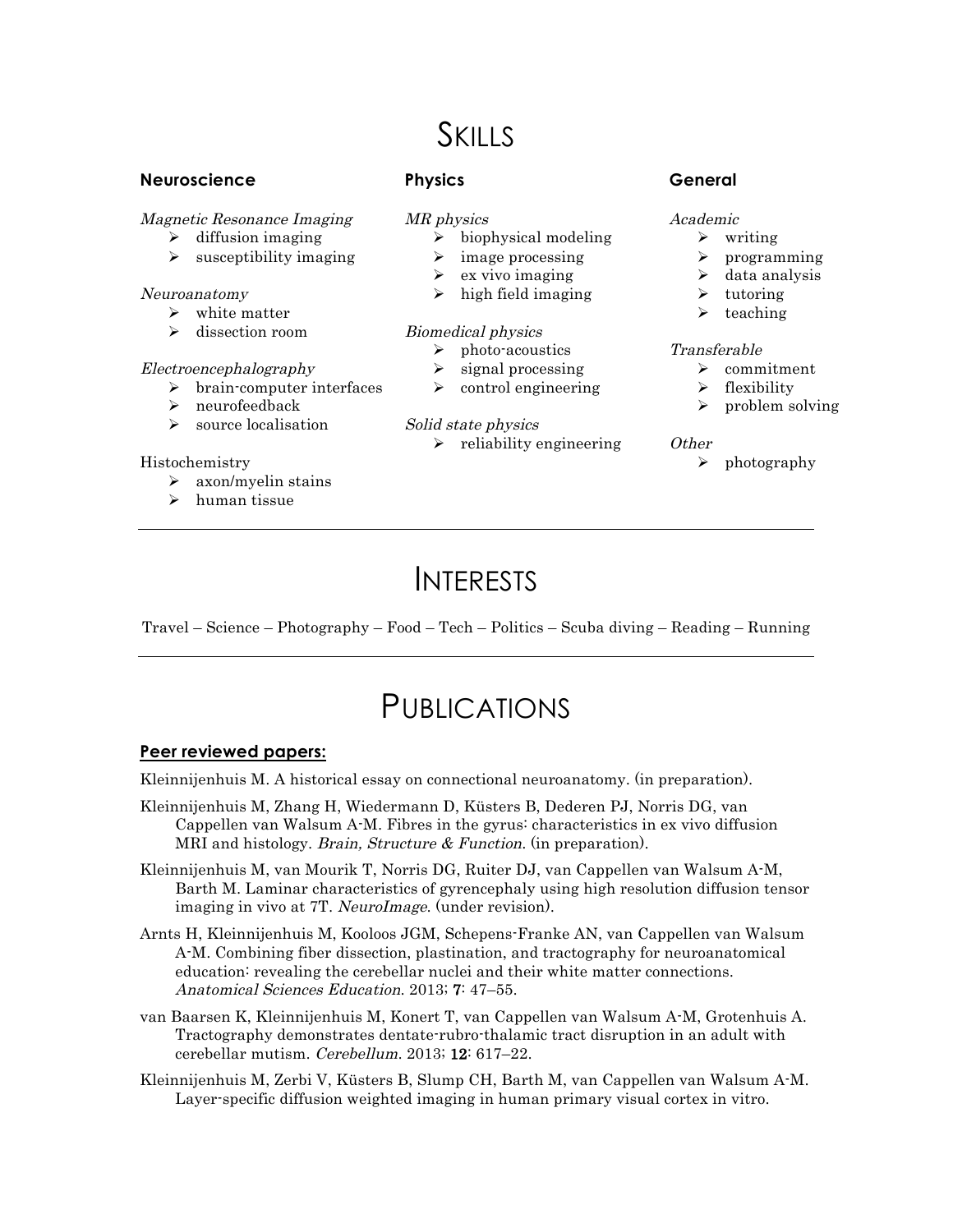Cortex; a Journal Devoted to the Study of the Nervous System and Behavior. 2013; 49: 2569–82.

- Zerbi V\*, Kleinnijenhuis M\*, Fang X, Jansen D, Veltien A, Van Asten J, Timmer N, Dederen PJ, Kiliaan AJ, Heerschap A. Gray and white matter degeneration revealed by diffusion in an Alzheimer mouse model. Neurobiology of Aging. 2013; 34: 1440–50. \*equal contribution
- Kleinnijenhuis M, Barth M, Alexander DC, van Cappellen van Walsum A-M, Norris DG. Structure Tensor Informed Fiber Tractography (STIFT) by combining gradient echo MRI and diffusion weighted imaging. NeuroImage. 2012; 59: 3941–54.
- Spronk D, Kleinnijenhuis M, van Luijtelaar G, Arns M. Discrete-trial SCP and GSR training and the interrelationship between central and peripheral arousal. Journal of Neurotherapy. 2010; 14: 217–28.
- Arns M, Kleinnijenhuis M, Fallahpour K, Breteler R. Golf performance enhancement and real-life neurofeedback training using personalized event-locked EEG profiles. Journal of Neurotherapy. 2008; 11: 11–8.
- Kleinnijenhuis M, Arns M, Spronk D, Breteler R, Duysens J. Comparison of discrete-trialbased SMR and SCP training and the interrelationship between SCP and SMR networks: implications for brain–computer interfaces and neurofeedback. Journal of Neurotherapy. 2008; 11: 19–35.

#### **Conference proceedings:**

- Kleinnijenhuis M, Mollink J, Johnson EE, Galinsky VL, Frank LR, Jbabdi S, & Miller KL. The effect of axon shape and myelination on diffusion signals in a realistic simulation environment. In: Organization for Human Brain Mapping. Geneva, Switzerland, 2016.
- Mollink J, Kleinnijenhuis M, Sotiropoulos SN, Cottaar M, Pallebage Gamarallage M, Ansorge O, … Miller KL. Exploring fibre orientation dispersion in the corpus callosum: Comparison of Diffusion MRI, Polarized Light Imaging and Histology. In: Organization for Human Brain Mapping. Geneva, Switzerland, 2016.
- Kleinnijenhuis M, Mollink J, Johnson EE, Galinsky VL, Frank LR, Jbabdi S, & Miller KL. The effect of axon shape and myelination on diffusion signals in a realistic Monte Carlo simulation environment. In: Proceedings of the International Society for Magnetic Resonance in Medicine. Singapore, 2016.
- Mollink J, Kleinnijenhuis M, Sotiropoulos SN, Cottaar M, Pallebage Gamarallage M, Ansorge O, … Miller KL. Exploring fibre orientation dispersion in the corpus callosum: Comparison of Diffusion MRI, Polarized Light Imaging and Histology. In: Proceedings of the International Society for Magnetic Resonance in Medicine. Singapore, 2016.
- Edwards LJ, Mohammadi S, Bazin P-L, Kleinnijenhuis M, Pine KJ, van Cappellen van Walsum A-M, ... Weiskopf N. Modelling radial and tangential fibres in the neocortex. In: Proceedings of the International Society for Magnetic Resonance in Medicine. Singapore, 2016.
- Kleinnijenhuis M, Mollink J, Kinchesh P, Lam WW, Khrapitchev AA, Sibson NR, … Miller KL. Monte Carlo simulations disambiguate the biophysical mechanisms of diffusion hindrance along tracts. In: *Organization for Human Brain Mapping*. Honolulu, United States of America, 2015, p. 6096.
- Mollink J, Kleinnijenhuis M, Jbabdi S, Sotiropoulos SN, Ansorge O, & Miller KL. Fiber dispersion in the corpus callosum revealed with postmortem diffusion weighted imaging and PLI. In: Organization for Human Brain Mapping. Honolulu, United States of America, 2015, p. 6248.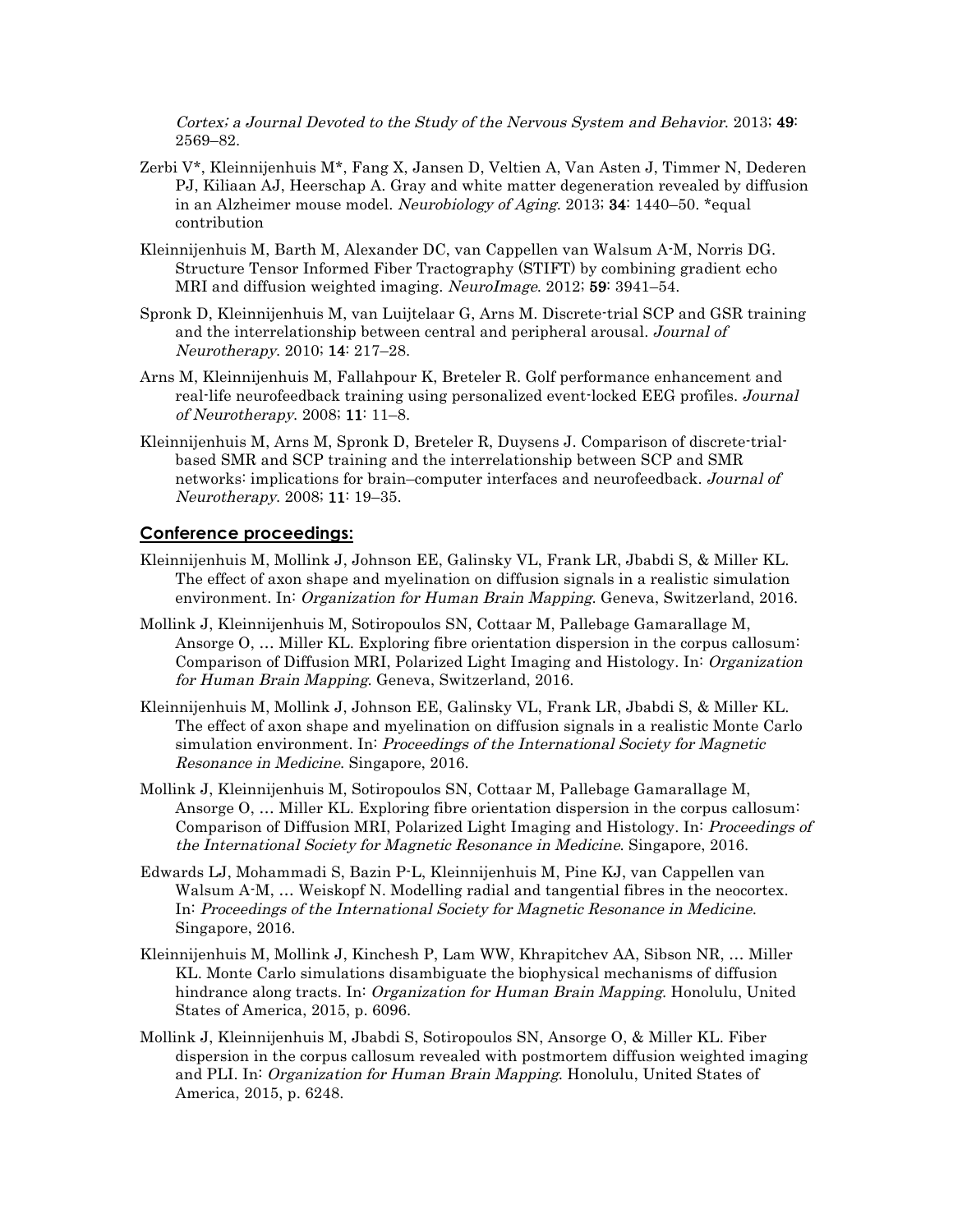- Tariq M, Kleinnijenhuis M, van Cappellen van Walsum A-M, & Zhang H. Validation of NODDI estimation of dispersion anisotropy in V1 of the human neocortex. In: Organization for Human Brain Mapping. Honolulu, United States of America, 2015, p. 6482.
- Kleinnijenhuis M, Mollink J, Kinchesh P, Lam WW, Galinsky VL, Frank LR, … Miller KL. Monte Carlo diffusion simulations disambiguate the biophysical mechanisms of diffusion hinderance along tracts. In: Proceedings of the International Society for Magnetic Resonance in Medicine. Toronto, Canada, 2015, p. 2078.
- Lam WW, Miller KL, Kleinnijenhuis M, & Jbabdi S. Longitudinally hindered diffusion of in vivo human white matter at long diffusion time. In: Proceedings of the International Society for Magnetic Resonance in Medicine. Toronto, Canada, 2015, p. 792.
- Mollink J, Kleinnijenhuis M, Sotiropoulos SN, Ansorge O, Jbabdi S, & Miller KL. Diffusion restriction along fibres: How coherent is the corpus callosum? In: Proceedings of the International Society for Magnetic Resonance in Medicine. Toronto, Canada, 2015, p. 5375.
- Tariq M, Kleinnijenhuis M, van Cappellen van Walsum A-M, & Zhang H. Validation of NODDI estimation of dispersion anisotropy in V1 of the human neocortex. In: Proceedings of the International Society for Magnetic Resonance in Medicine. Toronto, Canada, 2015, p. 3928.
- Kinchesh P, Kleinnijenhuis M, Miller KL, & Smart S. Minimizing Diffusion Encoding of Slice Selection in Stimulated Echo Imaging. In: Proceedings of the International Society for Magnetic Resonance in Medicine. Toronto, Canada, 2015, p. 3201.
- Kleinnijenhuis M, van Mourik T, Norris D, Ruiter D, van Cappellen van Walsum A-M, Barth M. Laminar characteristics of gyrencephaly using high resolution diffusion tensor imaging in vivo at 7T. In: Organization for Human Brain Mapping. Hamburg, Germany, 2014 (oral).
- Mollink J, van Baarsen K, Slump C, Foxley S, Miller K, Norris D, Kleinnijenhuis M, van Cappellen van Walsum A. Validation of diffusion weighted tractography in the dentatorubrothalamic tract. In: Organization for Human Brain Mapping. Hamburg, Germany, 2014.
- Mollink J, van Baarsen K, Slump C, Foxley S, Miller K, Norris D, Kleinnijenhuis M, van Cappellen van Walsum A. Validation of diffusion weighted tractography in the dentatorubrothalamic tract. In: Nederlandse Anatomen Vereninging, Lunteren, The Netherlands, 2014.
- Kleinnijenhuis M, Zhang H, Wiedermann D, Norris D, van Cappellen van Walsum A-M. Detailed laminar characteristics of the neocortex revealed by NODDI. In: International Conference on Magnetic Resonance Microscopy. Cambridge, United Kingdom, 2013 (oral).
- Kleinnijenhuis M, Zhang H, Wiedermann D, Küsters B, Norris DG, van Cappellen van Walsum A-M. Detailed laminar characteristics of the human neocortex revealed by NODDI and histology. In: Organization for Human Brain Mapping. Seattle, WA, USA, 2013, p 3815 (oral).
- Kleinnijenhuis M, Zhang H, Wiedermann D, Küsters B, van Cappellen van Walsum A-M, Norris DG. Detailed laminar characteristics of the human neocortex revealed by NODDI. In: Proceedings of the International Society for Magnetic Resonance in Medicine. Salt Lake City, United States of America, 2013, p 5100 (oral).
- Arnts H, Kleinnijenhuis M, Kooloos J, Schepens-Franke A, van Cappellen van Walsum A-M. Dissectie en plastinatie van witte stof in humane hersenen voor neuroanatomisch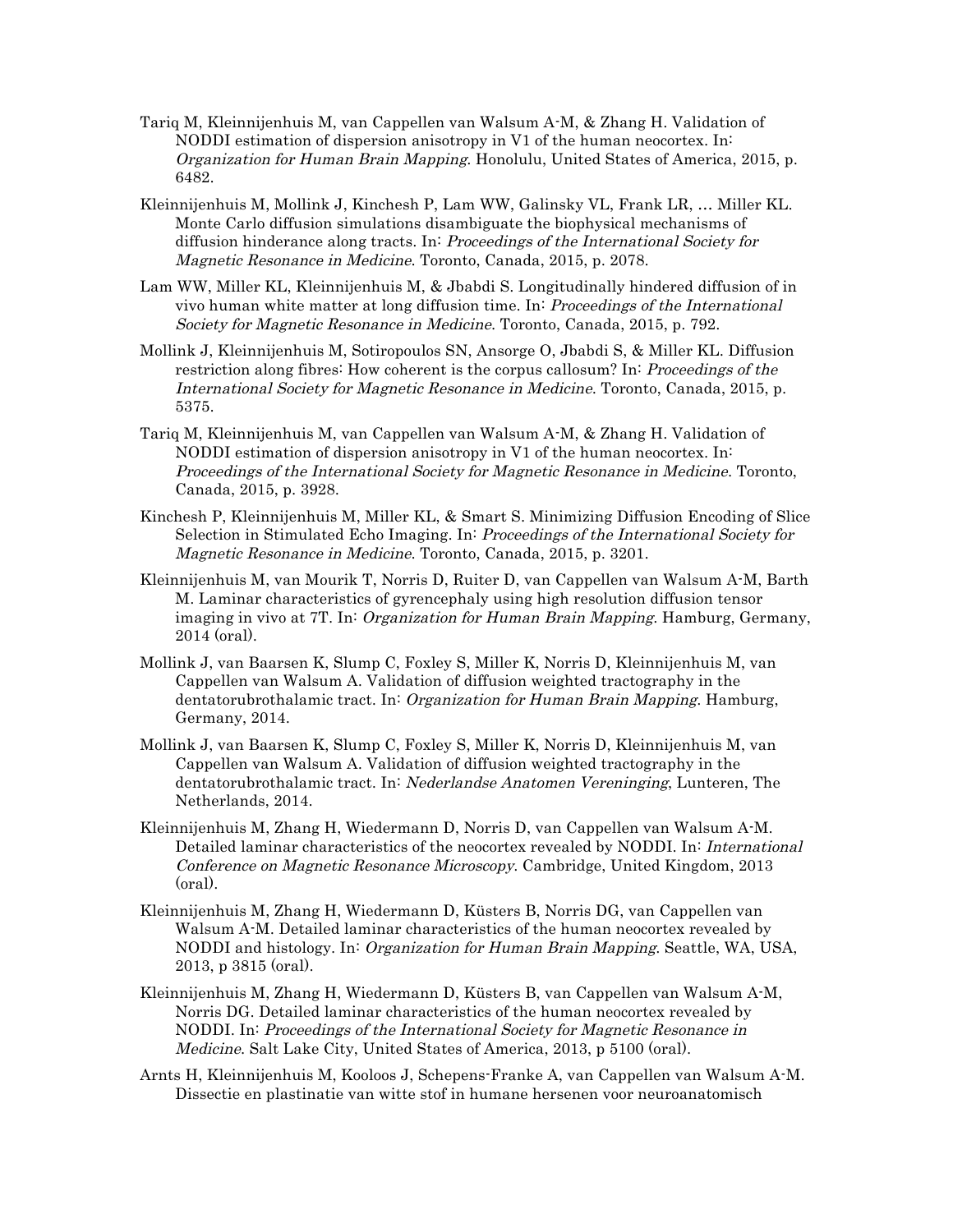onderwijs. In: Nederlandse vereniging voor Medisch Onderwijs. Maastricht, The Netherlands, 2012.

- Kleinnijenhuis M, Barth M, Zerbi V, Sikma K-J, Küsters B, Slump CH, Norris DG, Ruiter D, van Cappellen van Walsum A-M. A new perspective on the cortical laminar pattern of the primary visual cortex in the occipital lobes. In: International School of Clinical Neuroanatomy: the Clinical Neuroanatomy of the Occipital Lobes. Ragusa, Italy, 2012 (oral).
- Kleinnijenhuis M. In vitro layer-specific Diffusion Weighted Imaging in human primary visual cortex. In: Nederlandse Vereniging voor Technische Geneeskunde. Woerden, The Netherlands, 2011 (oral).
- Kleinnijenhuis M, Barth M, Alexander DC, van Cappellen van Walsum A-M, Norris DG. Structure Tensor Informed Fiber Tractography. In: Hahn lecture. 2011, p 5.
- Kleinnijenhuis M, Barth M, Zerbi V, Sikma K-J, Küsters B, Slump CH, Norris DG, Ruiter D, van Cappellen van Walsum A-M. In vitro layer-specific Diffusion Weighted Imaging in human primary visual cortex. In: Brain Circuitry and its Disorders. Doorwerth, The Netherlands, 2011 (oral).
- Kleinnijenhuis M, Barth M, Zerbi V, Sikma K-J, Küsters B, Slump CH, Norris DG, Ruiter D, van Cappellen van Walsum A-M. Layer-specific diffusion weighted imaging in human primary visual cortex in vitro. In: Organization for Human Brain Mapping. Quebec City, Canada, 2011, p 2509.
- Kleinnijenhuis M, Sikma K-J, Barth M, Dederen PJ, Zerbi V, Küsters B, Ruiter D, Slump CH, van Cappellen van Walsum A-M. Validation of Diffusion Weighted Imaging of cortical anisotropy by means of a histological stain for myelin. In: Proceedings of the International Society for Magnetic Resonance in Medicine: Benelux chapter. 2011, p 2240.
- Kleinnijenhuis M, Barth M, Alexander DC, van Cappellen van Walsum A-M, Norris DG. SWI-informed Diffusion Tensor Tractography. In: Proceedings of the International Society for Magnetic Resonance in Medicine. Stockholm, Sweden, 2010, p 4021.
- Sikma K-J, Kleinnijenhuis M, Barth M, Dederen PJ, Küsters B, Slump CH, van Cappellen van Walsum A-M. Validating tractography from DWI/SWI data with 3D reconstructed histological data of post-mortem human brain tissue. In: Nederlandse Vereniging voor Technische Geneeskunde. Enschede, The Netherlands, 2010.
- Breteler R, Kleinnijenhuis M, Spronk D, Heesen E, Arns M. The acquisition of control in selfregulation of Galvanic skin response and slow cortical potentials: A randomized trial. In: Peper E, Fuhs M (eds). Applied Psychophysiology and Biofeedback: Abstracts of Scientific Papers Presented at the 10th Anniversary Meeting of the Biofeedback Foundation of Europe. Vienna, Austria, 2006, pp 354–5.
- Kleinnijenhuis M, Arns MW, Rijpma J. Golf performance enhancement by means of real-life neurofeedback training based on personalized event-locked EEG profiles. In: Peper E, Fuhs M (eds). Applied Psychophysiology and Biofeedback: Abstracts of Scientific Papers Presented at the 10th Anniversary Meeting of the Biofeedback Foundation of Europe. Vienna, Austria, 2006, pp 346–7 (oral).

#### **Invited talks and workshops:**

Imaging fibres in the brain: novel approaches to the analysis and validation of diffusion MRI, seminar Centre for Medical Image Computing, University College London, London, UK, 2014.